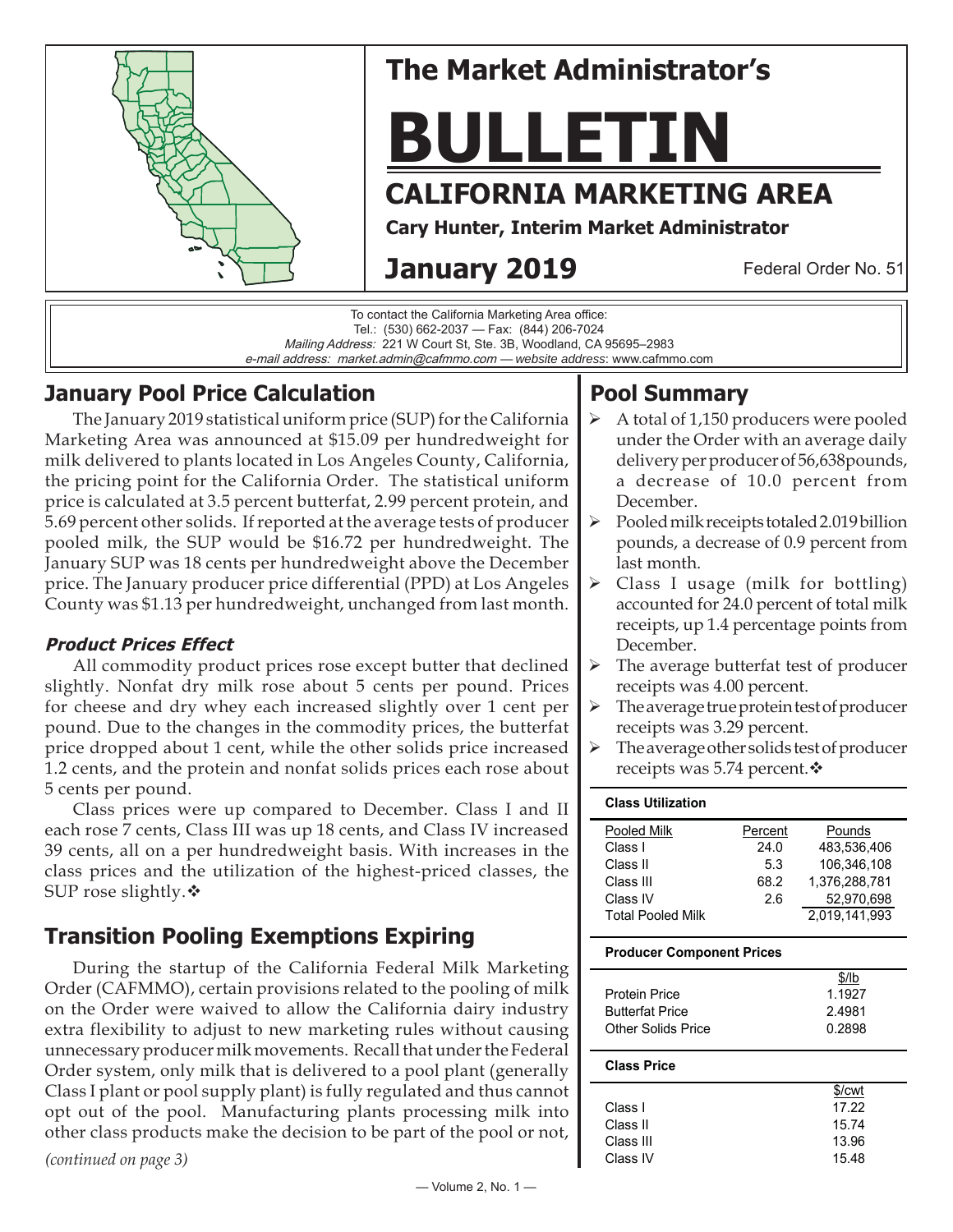## **U.S. Milk Marketing Dynamics, 2013–2018**

Federal order monthly class and component prices are derived from price formulas that use a nationwide survey of market-based prices of dairy product as inputs. Thus, national prices form the basis of a dairy producer's gross value on their milk check. Regional supply and *(continued on page 3)* demand situations may differ across the country from each other and impact a producer's milk price through changes to a marketing area's class utilization. Regional supply and demand also may impact a producer's milk

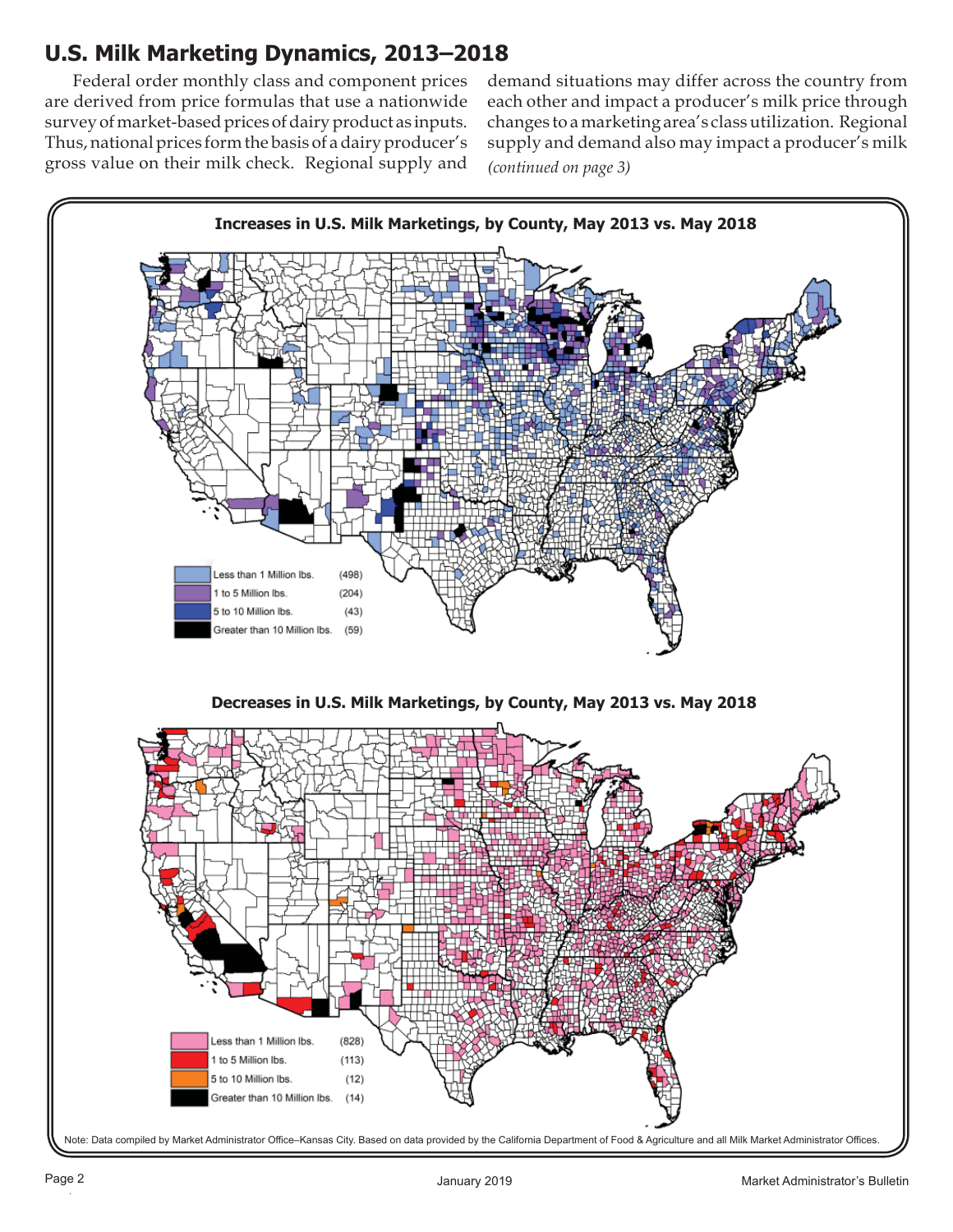## **U.S. Milk Marketings** (continued from page 2)

price beyond Federal order pricing through premium levels and costs faced in that region. Understanding trends in national supply and demand, as well as what may be occurring within regions, and the relationship to market prices that result, can be helpful comprehending milk prices.

#### **Five-Year Changes in Milk Marketings**

According to USDA, National Agricultural Statistics Service (NASS), milk production grew from roughly 17.8 billion pounds for the month of May 2013 to

roughly 19.1 billion pounds in May 2018. This was an increase of 7.2 percent. Total U.S. milk production for the month of May, 2013-2018, is presented on the accompanying chart.

Using data from milk marketed on all Federal orders and the state of California, the maps on page 2 present a picture of milk marketing changes from May 2013 as compared to May 2018. One map shows all U.S. counties in which milk marketings increased, shaded by degree of increase. The second map shows all U.S. counties in which milk marketings decreased, shaded by degree of decrease.

The time period depicted highlights a period in which national milk production increased, though notable

differences in regions can be seen. California shows counties with substantial decreases in production, as does Arizona and far western and eastern New York. Substantial increases in milk marketing occurred in Wisconsin and Michigan, as well as eastern South Dakota. West Texas and eastern New Mexico showed very strong growth. Counties in Arizona and Idaho also show strong growth areas on the map. Moderate to strong growth occurred in an area from central New York, through eastern Pennsylvania, and into Virginia.  $\mathbf{\hat{v}}$ 



#### **Transition Pooling** (continued from page 1)

generally dependent upon the alignment of class prices, the expected uniform price, and what makes the most economic sense for the respective handler.

#### **Repooling Percentage Waived**

During the first three months of the new Order, limitations on how much additional milk a handler could pool from one month to the next were waived. The volume of milk pooled by a handler on the next CAFMMO pool (February milk, uniform price calculated and announced by March 15), will set a handler's base volume from which the amount of milk they can pool in subsequent months will be determined, as follows:

• Up to 125 percent of the volume of producer milk receipts pooled by a handler in the previous month for the period April through February

• Up to 135 percent of the volume of producer milk receipts pooled by a handler the previous month for March

#### **Impact of Provision**

While the decision whether or not to pool individual producers and their associated milk production on a Federal order is made at the pool handler level and is not a determination made by individual producers, the provision regulating the volume of milk a handler can pool from one month to the next could impact how much producer milk a handler decides to pool in a given month. By including these pooling restrictions, the CAFMMO seeks to maintain and enhance orderly marketing conditions by encouraging participation in the marketwide pooling of all classified uses of milk. ❖